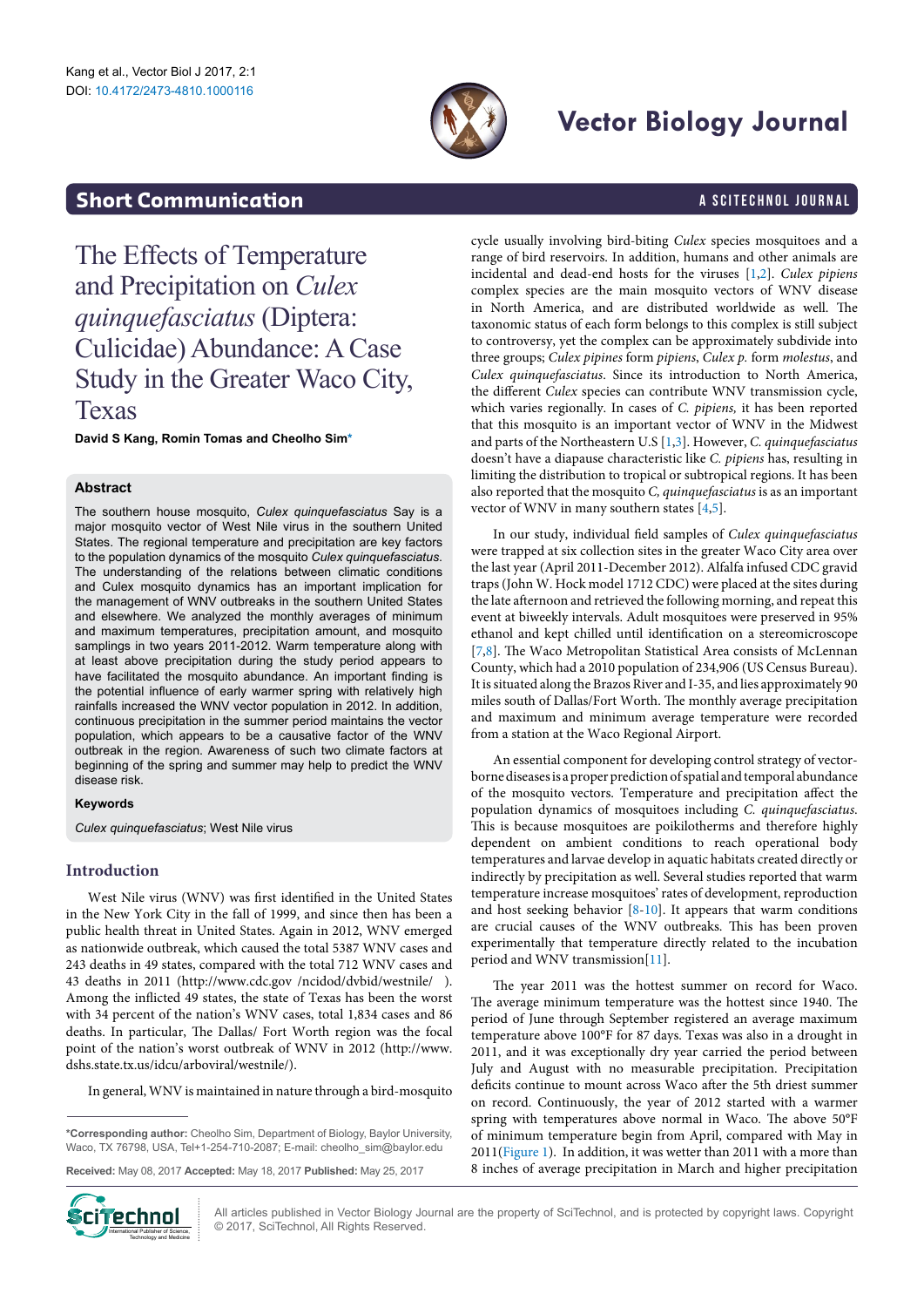*Citation: Kang DS, Tomas R, Sim C (2017) The Effects of Temperature and Precipitation on Culex quinquefasciatus (Diptera: Culicidae) Abundance: A Case Study in the Greater Waco City, Texas. Vector Biol J 2:1.*

#### *doi: 10.4172/2473-4810.1000116*

during the summer 2012. Interestingly, the precipitation patterns were noticeably different between 2011 and 2012. The drought period was during July and August in 2011, but the October-November 2012 period was driest with below average precipitation ([Figure 1](#page-1-0)).

The warming tendency appears to be linked to the increased population size of the WNV vector *C. quinquefasciatus* during the spring 2012 in Waco, compared to no mosquitoes captured in the spring 2011 ([Figure 2\)](#page-1-1). It is worth noting that the minimum temperature is the most important climatic factor that maintains the mosquito population. During winter and early spring (November-March), the average minimum temperature is below 40°F and no mosquitoes were captured the period of December-January. This pattern was also found in other studies, in which they suggest that developmental threshold temperature estimated approximately 50°F (equal to 10 °C), and if the mosquito kept at 5°C, females only survive for 7 weeks with 15% sugar solution [\[12,](#page-2-9)[13](#page-2-10)]. However, how the mosquito *C. quinquefasciatus* overwinter in the region including central and north Texas is still elusive.

The effect of precipitation is also a limiting factor for the mosquito population size. The amount of spring precipitation determines the availability of surface water for early season mosquito reproduction, whereas accumulated precipitation appears to be a strong influence on the peak of the mosquito population in the spring 2012 ([Figure 2\)](#page-1-1). These patterns alter the abundance of *C. quinquefasciatus* from a single peak (September –November) in 2011 to a bimodal pattern with spring (April and May) and summer peaks (July) in the Waco City in 2012. An increase in rainfalls in the spring of 2012 may expand aquatic larval habitats, where birds may take water, and thus increase the chance to be bitten by female mosquitoes, leading to amplify WNV transmission in the bird reservoir. Later, the peaks of the mosquitoes in the summer may be served as a bridge vector to transmit WNV to humans. The summer peak of the mosquito in 2012 was possible by higher rainfall compared to the no measurable rain during summer in 2011. It is worth noting that the summer peak of the WNV vector is coincided with the starting month (July 2012) of WNV outbreaks in Dallas/Fort worth cities.

Another finding in the current observation, central and north Texas including Waco and Dallas/Fort Worth cities is recorded that Southwestern limit of another WNV vector *Culex restuans* distribution [[7](#page-2-5)]. However, the mosquito *C. restuans* was not captured in our survey in the greater Waco City. This mosquito has been reported as a competent vector of WNV in Midwest and the parts of Northeast of U.S [\[14,](#page-2-11)[15\]](#page-2-12). In the Midwest, *C. restuans* is most abundant during the spring and early summer, whereas *C. pipiens* reaches its peak abundance in late summer to early fall [\[16](#page-2-13)[,17\]](#page-2-14). Thus, the temporal pattern of abundance indicates bimodal peaks and crossover in the two *Culex* species. If this species doesn't exist around Dallas/Fort Worth, it may imply different dynamics of WNV disease transmission in the region.

<span id="page-1-0"></span>

<span id="page-1-1"></span>

**Figure 2:** Monthly average numbers of mosquitoes collected over all sites in the greater Waco city. The summer (July) peak of the WNV vector in 2012 is coincided with the starting month of WNV outbreak in the Waco and Dallas/Fort worth cities.